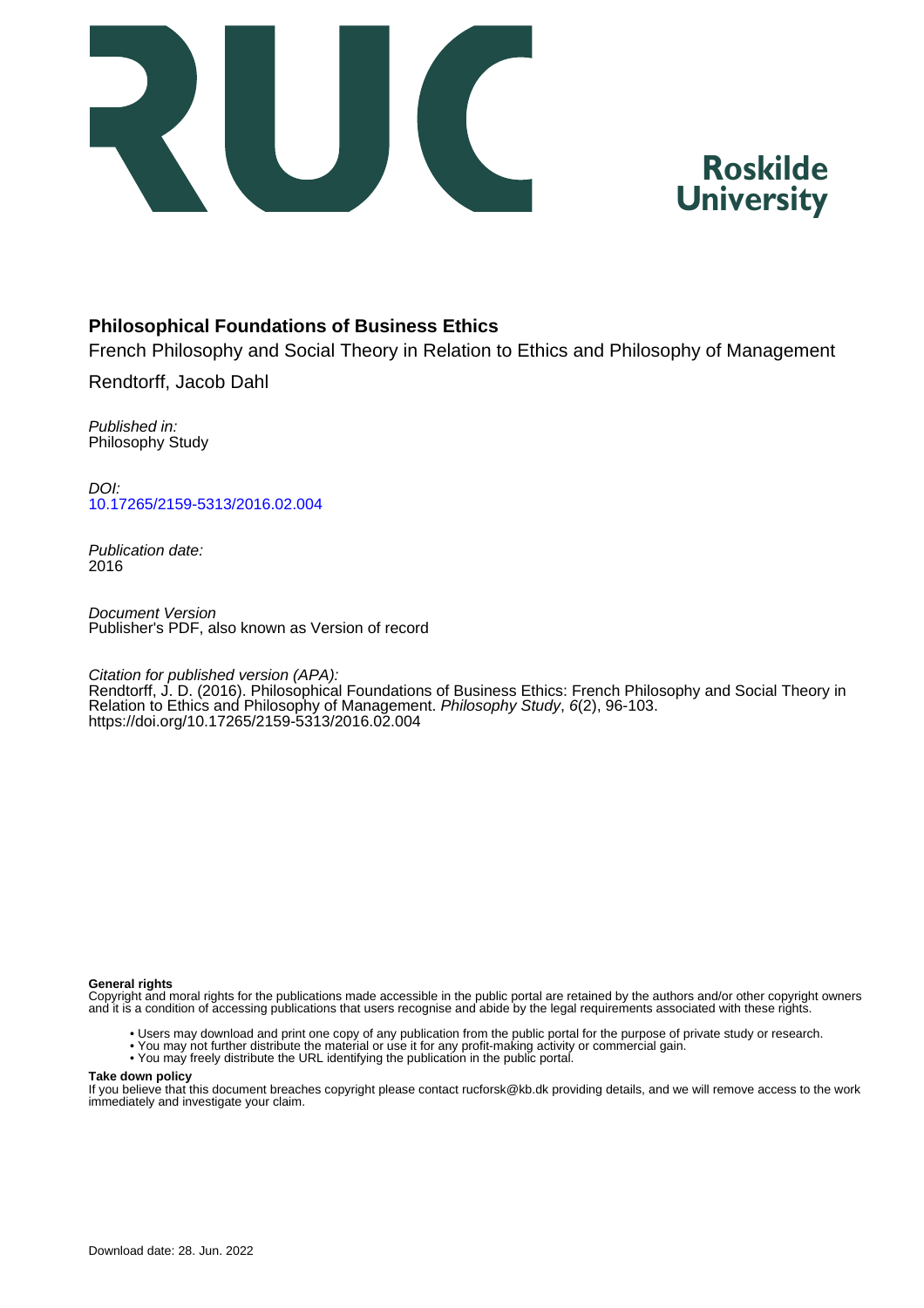

# Philosophical Foundations of Business Ethics: French Philosophy and Social Theory in Relation to Ethics and Philosophy of Management

Jacob Dahl Rendtorff Roskilde University

This article gives an overview of my book *French Philosophy and Social Theory. A Perspective for Ethics and Philosophy of Management*, published by Springer 2014. As an extension of my earlier work on French philosophy, this book provides an application of important concepts from contemporary French philosophy to business ethics and the ethics of organizations. Although the book covers a wide range of philosophers and philosophical movements, there is a core and deep unity of the book. This is the demonstration of how the conceptual resources of contemporary French philosophy from the early 20th Century to the present day can be applied to give us new perspectives on business ethics and the ethics of organizations.

*Keywords*: French philosophy, ethics, philosophy of management, business ethics, Corporate Social Responsibility (CSR), philosophy of sciences, organization theory

## **1. Introduction**

 $\overline{a}$ 

This article presents the book *French Philosophy and Social Theory. A Perspective for Ethics and Philosophy of Management*, published by Springer 2014. As an extension of my earlier work in Danish about general French philosophy written together with three Danish colleagues (Rendtorff together with Luebke, Raffnsoe and Diderichsen 2003), this new book provides an application of important concepts from contemporary French philosophy to business ethics and the ethics of organizations. Instead of focusing on particular philosophers and philosophical movements, the book proposes to give an overview of possible applications of French philosophy to business ethics and ethics of organizations by going in detailed analysis of selected core material of special relevance for business ethics of French philosophy. The reason for this is that it is supposed that the generally interested reader from business practice or business theory or business ethics would be interested in the variety of approaches in tension and interaction with each other rather in going into detail with a particular philosopher or philosophical movement. However, each chapter contains suggestions for further reading and pedagogical illustrations of possible applications to the mainstream business ethics and ethics of organization literature so that the short presentation can give us further knowledge.

In this perspective, the important innovative contribution of the book is the speculative effort to discuss

Jacob Dahl Rendtorff, Dr. Scient. Adm. (Doctor Scientarium administrationis), Mag. Art. & Diplom Pol., Senior associate professor in Responsibility, Ethics, and Legitimacy of Corporations, Department of Social Sciences and Business, Roskilde University, Denmark; main research fields: Ethics, Business Ethics, Bioethics, Social Theory, and Philosophy of Management.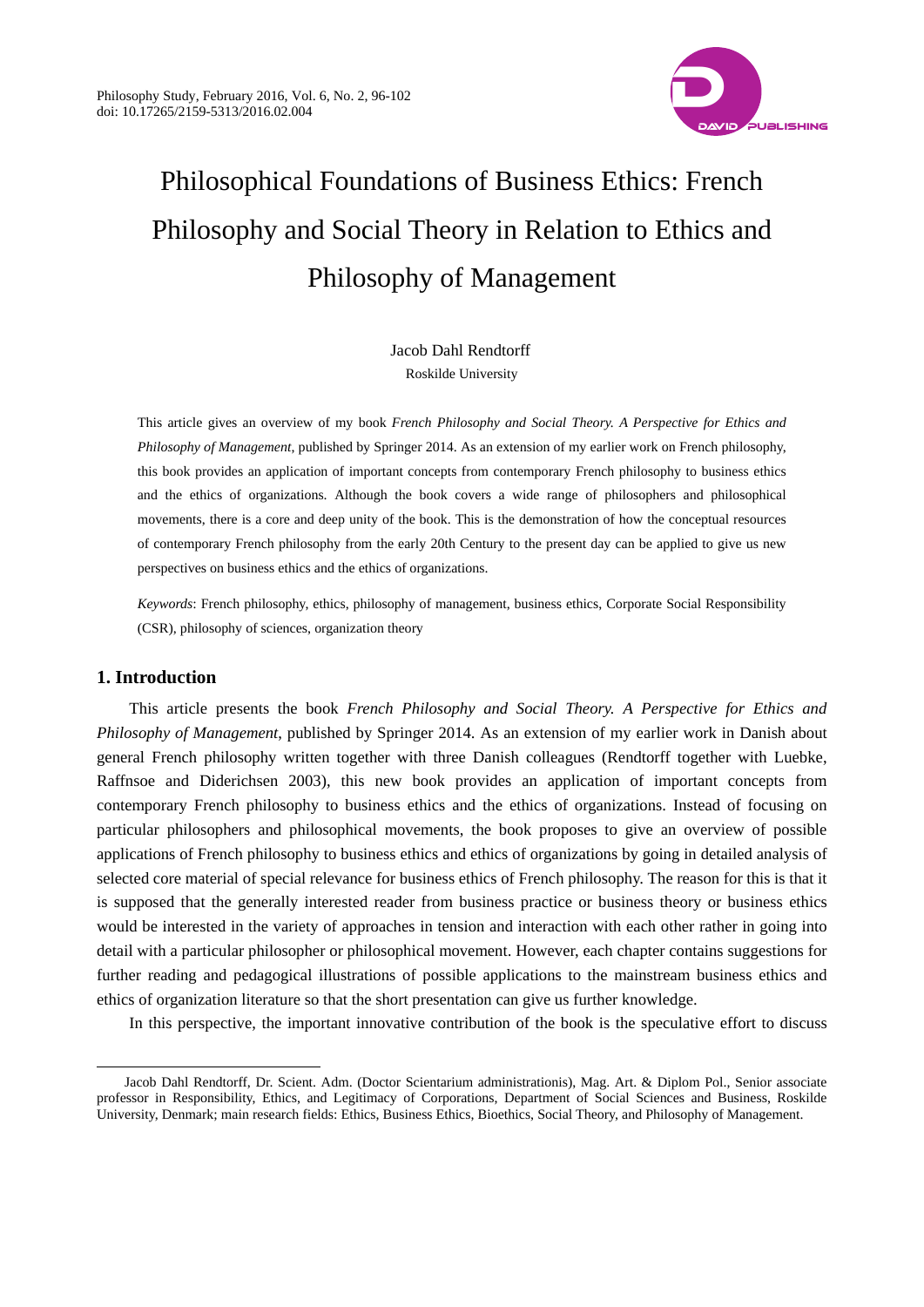and analyze how French philosophy (that says very little, if not nothing directly on business ethics) can be applied as intellectual resources for business ethics, management and organizations. Although the topic covered may seem very large, it is possible to give an overview of the potentialities of French philosophy for the study of business ethics and the ethics of organizations. This book analyzes the significance of French philosophy for business ethics and this is a continuation of earlier research on business ethics (Rendtorff 2009; 2010), philosophy of management (Rendtorff 2013), and general French philosophy that is likely to produce new surprising synthesis and applications (Rendtorff 2014).

#### **2. Basic Concepts of Business Ethics**

Against this background, the introductory chapter discusses how we need philosophical and conceptual clarification of particular concepts of business ethics and the ethics of organizations (Rendtorff 2014). This discussion provides a structural outline of concepts that are analyzed further on in the book. The chapter presents some basic concepts of business ethics and those concepts can be used as tools for analysis to structure the presentation of the different approaches throughout the book. A preliminary presentation of the basic concepts of business ethics that need further illumination would focus on epistemology and ontology of organizations, the concepts of institutions and action, concepts of business ethics and responsibility, leadership, power and employees and stakeholders, legitimacy, business ethics, and judgment. The discussion of epistemology and ontology of organizations provides an outline for posing this question to the different aspects of French philosophy. It defines what we mean when we talk about epistemology of organizational study and what we search for when we examine the philosophical content of the concept of organization.

This is developed in the discussion of the need to ask questions about concepts of institution and action. Here, the overall presupposition is that main-stream institutional theory of business ethics and the social sciences can be further illuminated and put into perspective by the contribution of French philosophy and social theory. When we deal with the question about ethics and responsibility, we define these concepts as important in business ethics and we show how they may be illuminated by the understanding of ethics within the different approaches of contemporary French philosophy. The same problem is the question in relation to the discussion of leadership, power, employees, and stakeholders. This kind of question is proposed as question of leadership and institutional environment and we look into the different approaches to French philosophy to see whether they have an answer to this question (Rendtorff 2014). Finally, we look at how modern French philosophy can provide resources for understanding organizational legitimacy, ethics, and judgment and how we can find answers to questions of this kind in the body of knowledge that is called contemporary French philosophy.

#### **3. Early Contemporary French Philosophy and Business Ethics**

The discussion of early contemporary French philosophy and business ethics makes the outline of important concepts in French philosophy that have been developed and that have had an influence on French thought in the contemporary philosophy (Rendtorff 2014). From Henri Bergson, we can develop concepts about consciousness and human subjectivity that has an impact of human responsibility, memory, creativity, and identity in organizations. But Bergson also provides early foundations of phenomenology and searches for intuitive meaning in organizations. With his works on creative evolution and the sources of morality and religion, we find a foundation for understanding the intuitive and creative evolution of organizations and institutions that provide a new perspective on business ethics and that also influence the further development of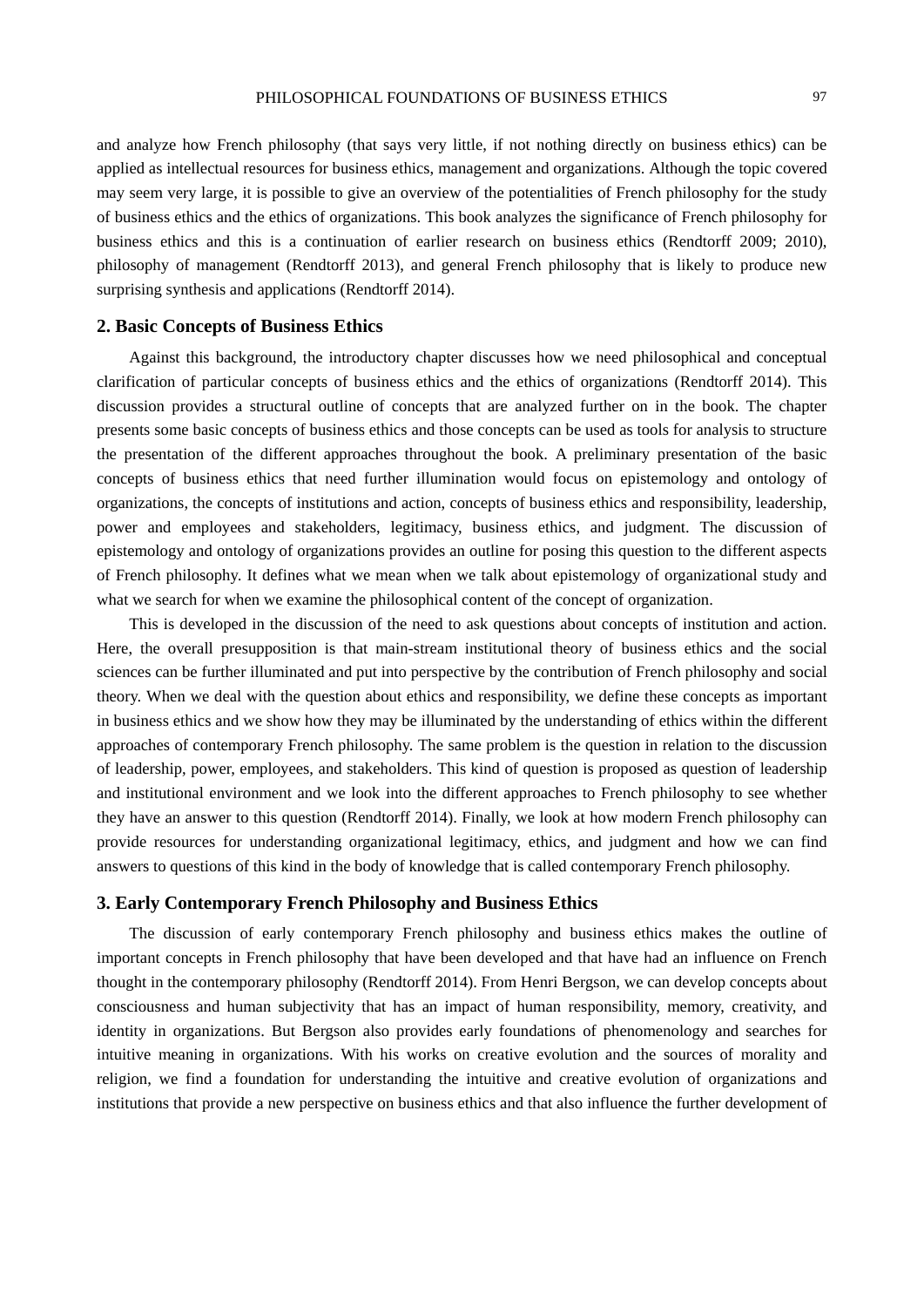French thought. The sociologist Emile Durkheim is also a classical name for developments of contemporary French philosophy. He provides a theory of modernization and of the separation of work and professional ethics that influences further thinking. Durkheim's sociology defines some essential concepts of organization that has had an impact on business ethics. From Alexandre Kojève, we get the important Hegelian concepts of recognition and the importance of freedom in history and in the institutions of modernity. These concepts have direct application for business ethics and they are important in further development of the dialectics between the same and the other in French thought (Rendtorff 2014). From Marcel Mauss, we inherit the complex sociology and economy of the gift that opens a whole area of sociological reflections about the foundations of human interactions in organizations and in society. The sociology and economy of the gift give us new perspectives on corporate philanthropy and the foundations of ethics, as it is for example proposed by one of the philosophical interpreters of Mauss, namely Georges Bataille. Accordingly, with this discussion, we propose intuition and creativity, separation of work and differentiation, recognition, and institutions, and the economy of the gift as important concepts to retain for further reflection on business ethics and philosophy of organization (Rendtorff 2014).

#### **4. Phenomenology and Existentialism**

In the discussion of phenomenology and existentialism, we give the basic outline of a phenomenological and existentialist approach to business ethics and ethics of organizations (Rendtorff 2014). In this perspective, the epistemology and ontology of organization focus on meaning and on the embodied life-world of the organization. But we also propose reflections on human freedom, subjectivity, and intersubjectivity in organizations. With his philosophy of the body and recently published previously unedited lectures on the concept of institution, Maurice Merleau-Ponty provides us with a historical-intuitive concept of institution that challenges main-stream institutionalism. In his existentialist philosophy of dialectical reason, Jean Paul Sartre has developed a comprehensive philosophy of organization, praxis, and institutionalization. This philosophy also provides a theory of organizational development and the role of freedom in organizational action. Existentialist praxis philosophy also contains a theory of interaction between organizational members and conditions for organizational decline and innovation.

Moreover, the existentialist perspective may provide us with an outline of a conception of dilemmas of leadership and ethical choices in management. In contrast to Sartre, the ethics of Emmanuel Levinas represents a sharp criticism of the Marxist praxis philosophy. Levinas provides us with a humanistic concern for the other and the ethical respect for the other in organizations. This perspective opens for an ethical institutionalism that provides a critical perspective on organizational totalization of meaning. With Paul Ricoeur, we move from the phenomenology of the ethical encounter towards a hermeneutic and narrative perspective on organizations and organizational identity (Rendtorff 2014). For Ricoeur, the foundation of business ethics may be said to be "the good life for and with the other in just institutions."

This approach implies a philosophical concept of institutions that is also a criticism of the praxis philosophy of Jean-Paul Sartre. In this sense, Ricoeur provides a hermeneutical turn of the philosophy of organization that also can be presented as a foundation of a narrative conception of business ethics. In this tradition, we may also mention authors like Castoriadis and Lefort that transform concepts like imagination and creativity from the Marxist and phenomenological tradition and give them a new meaning for a theory of society.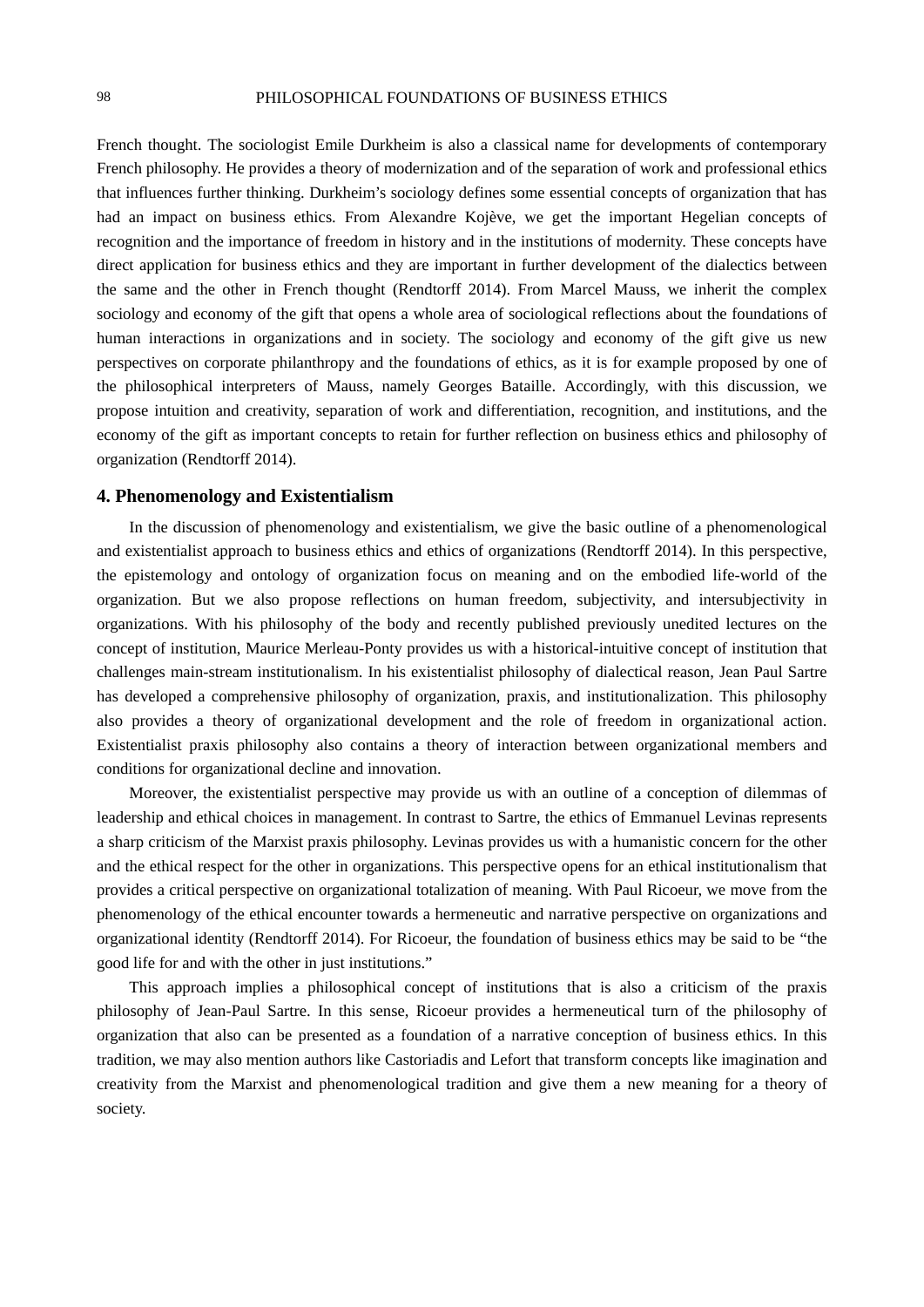#### **5. Marxism and Post-Marxism**

The Marxist tradition was in some sense prior to the existentialist tradition and it also emerged during the 30s and 40s in connection with the strong communist party in French politics. The Marxist tradition related to communism was a Euro-Marxist position seeing Marxism as an alternative to the bourgeois French mentality (Rendtorff 2014). It was an author like Roger Garaudy who was a member of the communist party who presented a version of Marxism that combined Catholicism and Humanism with Marxism. The view of the dialectics of organizations and organizing would in the light of this kind of philosophy of course be that the workers should take over the means of production and that some kind of collective ownership should be constructed in relation to the means of production. The humanistic vision of the unification of Marxism and Catholicism should be the center of this concept of work and organizations. A further development of the work of French Marxism would be the concept of sociological Marxism as the basis for analysis as developed by Henri Lefebvre (Rendtorff 2014). He proposes a theory of everyday life as the foundation of Marxist analysis.

This is a kind of analysis that provides a theory for understanding everyday life of organizations combined with a critical social theory. Indeed, the dialectical theory of existential Marxism as proposed by Jean-Paul Sartre may be conceived as a theory of institutionalization and of historical development on the basis of the concepts of dialectics and collective human actions from anarchistic revolutionary and innovative groups over stable structures of organizations towards the reified condition of an institution like the state or like society. From there, we go to the criticism of dialectics of historical action with the structuralist Marxism of the pupils of Althusser like Etienne Balibar who proposes a strict scientific reading of the *Capital* by Karl Marx as opposed to the anthropological and idealistic readings of Garaudy and Sartre. Today, Marxism may be said to be continued by post-Marxism of authors like Balibar or Rancière that conceive a new political theory on a post-marxistic foundation. The question is how we can use this in organization theory as a critical tool to analyze the problems of reification and domination in organization (Rendtorff 2014).

### **6. Liberalism and Neo-liberalism**

In French philosophy and social theory, the work of Raymond Aron represents the liberalist criticism of Sartre's Marxism. Aron provides a liberal-republican response to the existential Marxism of Sartre. They are discussion partners from two very different points of view in more than 30 years (Rendtorff 2014). Aron provides us with a liberal account of society and the role of organizations within society. He has been followed by a liberal tradition in French philosophy that has also drawn on resources in Anglo-American philosophy for example Friedrich Hayek and John Rawls. Today, there is a strong interest in liberalism and liberal philosophers, and philosophers are reading classical French philosophers like authors like Rousseau and Tocqueville. But also by addressing contemporary liberal theory like it has been done by Catherine Audard who as a specialist of Rawls applies this tradition to the context of French philosophy. Indeed, contemporary defenders of the liberal and republican tradition are also Luc Ferry and Alain Renault who have defended a concept of political theory as a criticism of the thought of 1968. In addition to their view, we can also mention André Comte-Sponville's critical view on business ethics in his attempt to distinguish between economics and morality in the book with the title *Is Capitalism Moral?* Finally, elements of rights thinking have for example emerged in recent French philosophy where for example Emmanuel Picavet has proposed his book about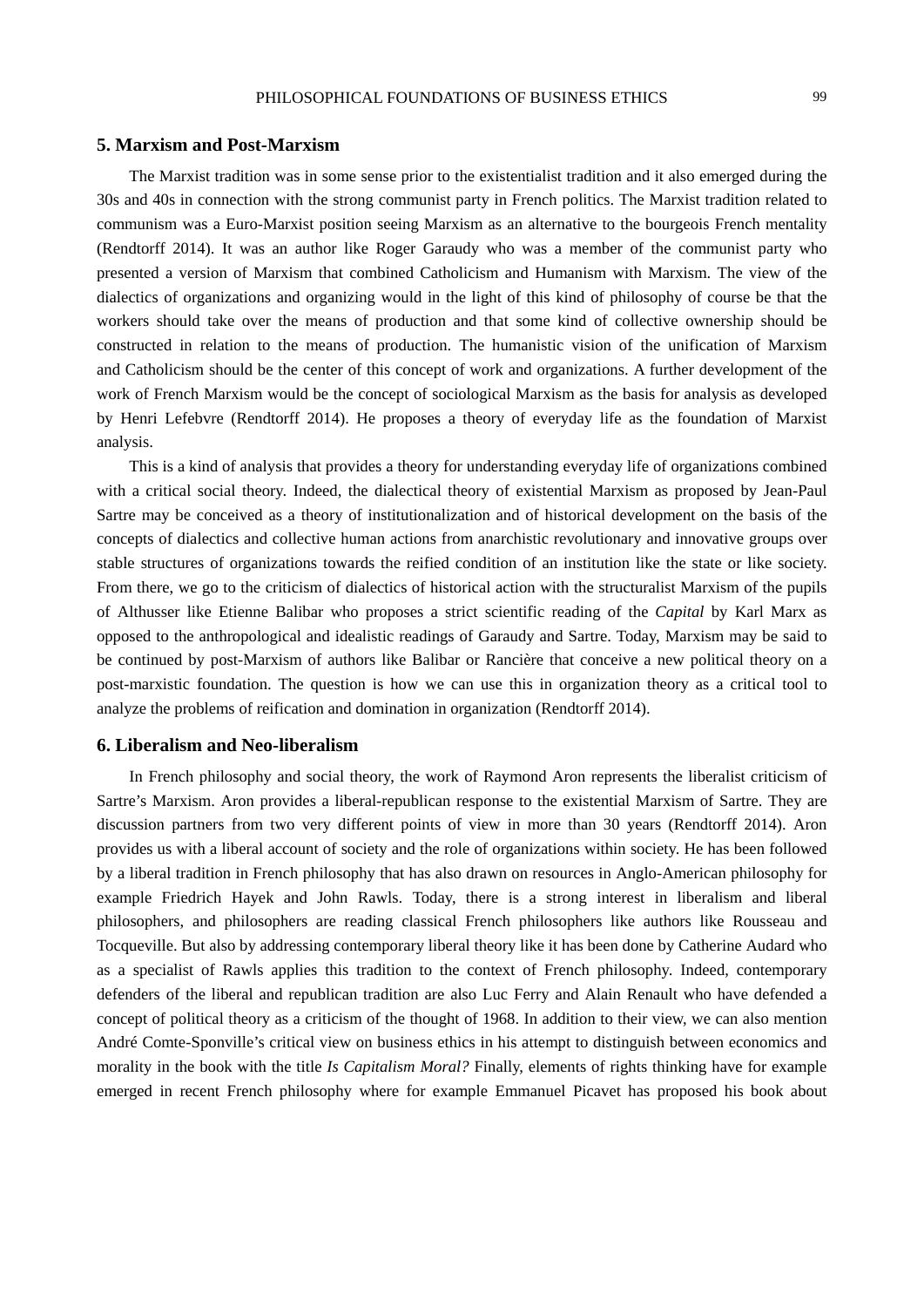stating your rights *De la revendication des droits*. This tradition provides a neo-liberal framework for understanding organizations and organizational action.

#### **7. The Epistemological Tradition and Organization**

In this context as a follow-up of the present work on French philosophy and business ethics, it is a great challenge to ask the question whether the so-called epistemological tradition—*l'épistémologie à la française* can help us with anything in business ethics. This tradition was first of all a tradition that discussed the foundations of the natural sciences including physics and biology. It was the great epistemologist Gaston Bachelard who initiated the discussion about the relation of the foundations of rationality of the natural sciences in relation to the poetic and mythical expressions of the human pre-scientific world of existence. This issue is to which extent it is possible to provide a perspective on not only organization in the biological world but also in the human world of corporations, in particular with regard to pre-scientific metaphorical perceptions of organization. When we apply the thought of Ganguilhem, we are confronted with the question about what business ethics can learn from the theory of the normal and the pathological and what consequences, if any, this can have for our concept of organization. Indeed, when we apply the thought of Bachelard and Ganguilhem to business ethics and the ethics of organization, we face a rather speculative endeavor because they have not confronted this issue directly.

The case is different when we analyze the work of the sociologist Edgar Morin who has tried to develop a kind of complexity sociology that combines the natural and social sciences in the view of organizations. This kind of approach may also be found in the work of Michel Serres who can be said to present cybernetics of governance. Moreover, when we discuss the work of Serres, we would also have to confront the work of the philosopher and sociologist Bruno Latour who has recently done a lot of work in developing a theory of organization out of the insights of the natural sciences in combination with social sciences. Latour provides us with a new perspective on the sociology of organizations that gives us a new constructivist perspective on organizations that can help to reformulate our concept of business ethics.

#### **8. Structuralism and Post-structuralism**

From the structuralist and post-structuralist tradition, we can find an entirely different perspective that represents a break with both the phenomenological and epistemological approach to organizations (Rendtorff 2014). In this sense, the structuralist and post-structuralist perspective also provides of view possible concepts that can give us new views on organizations. With the concept of structure, the anthropologist Claude Levi-Strauss would open for an anthropological analysis of the organization as a space of dualisms between clean and unclean, pure and impure. There would also be potentials in the structuralist approach to understand the tension between action and structure that could give us a potential for a new concept of institutionalism in relation to corporations. Norms and values in organizations would be dependent on structure and action would also be conceived from the point of view of structure. From Louis Althusser, we get a Marxist reformulation of structuralism, which may have an influence of our concept of organization. When it comes to Michel Foucault, we would face a criticism of structuralism and we would face a historical genealogical approach to organizations that would include analysis of neo-liberalism and its logic of governance as a play of bio-power and regulative game of domination of discourses in corporations.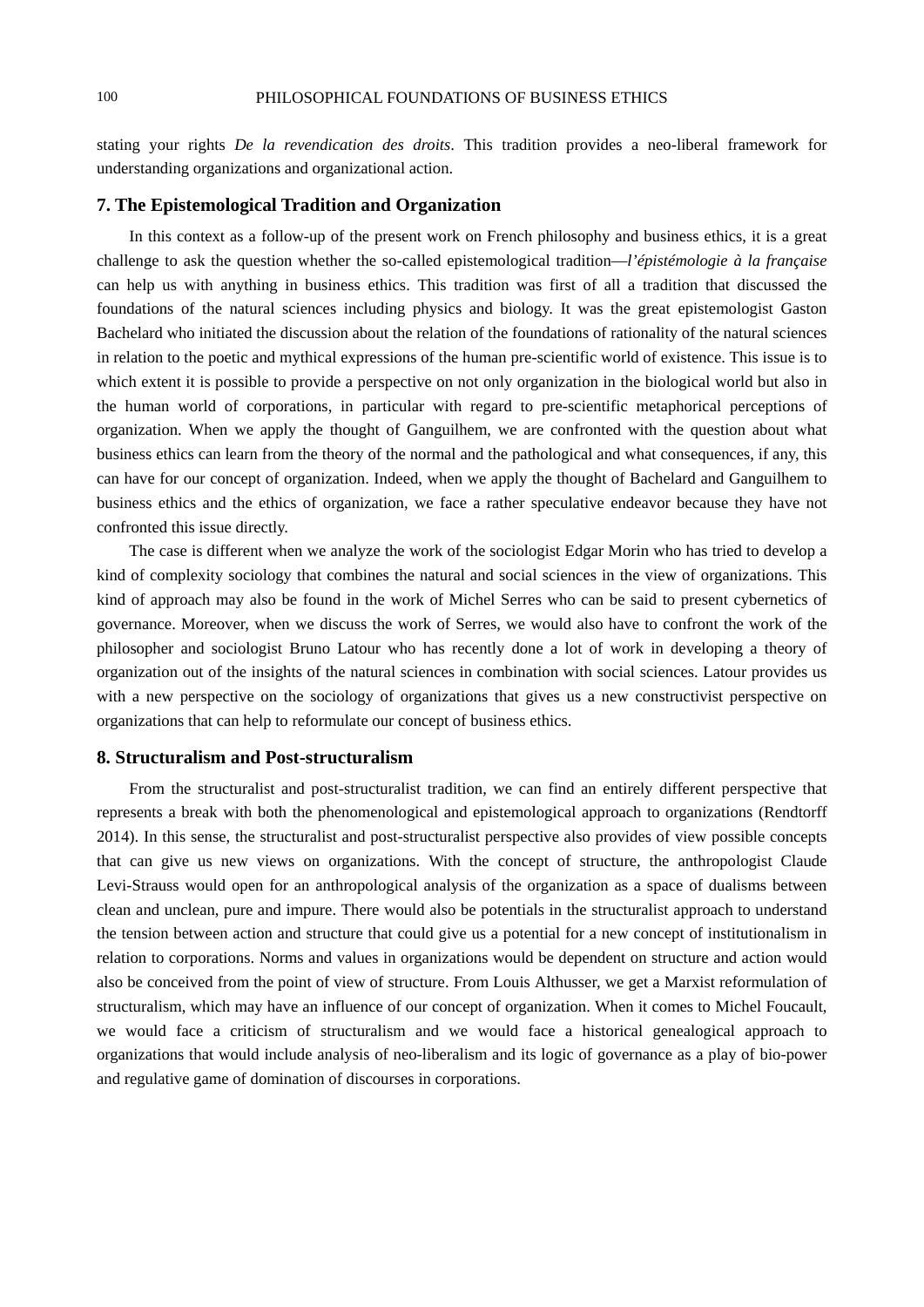In the philosophy of Gilles Deleuze, we would also find a strong criticism of dominant concepts of organizations and we would see discussions of capitalist globalizations that would provide a perspective to understand the play of desire and difference in organizations (Rendtorff 2014). In a very different way, the theory of habitus of Pierre Bourdieu provides us with a new understanding of the concept of structure as bound to the habitus of individuals, and with his different concepts of human, cultural and social capital Bourdieu helps us to understand how norms are generated and developed in organizations. Bourdieu's concepts of body, structure, and habitus also give us a perspective on organizational action that provides a foundation for doing organizational analysis in business ethics.

Furthermore, the concept of deconstruction based on the movement of difference in structure and text in the philosophy of Jacques Derrida may also be analyzed as providing a perspective on the ethics of organization. With this approach, we may contribute with concepts that can help us understand the metaphysics of business ethics and the ethics of organization (Rendtorff 2014). With the so-called ethical turn of deconstruction, Derrida may help us with the deconstruction of the idealistic presuppositions of CSR and with the search for a new justice and legitimacy of the "coming democracy" in organizations. But there are also many interesting reflections on the gift, recognition, identity, structure etc., in the philosophy of Derrida that may provide a different perspective on the ethics of organizations. Followers of Derrida like Jean-Luc Nancy and Philippe Lacoue-Labarthe may be mentioned as authors that help to move beyond business ethics towards aesthetics of organization that questions concepts of metaphor and narratives in the context of work and organizational culture.

#### **9. Postmodernism and Hypermodernism**

In the postmodern sociology and philosophy, we find a perspective that tries to understand the developments from modernity into another kind of advanced modernity or hypermodernity, as suggested by the sociologist Gilles Lipovetsky. Jean Baudrillard proposed an analysis of the society of consumption that provides an understanding of the desires of late capitalism (Rendtorff 2014). Moreover, in the philosophy of Postmodernism by Jean-Francois Lyotard, we also find concepts that understand the corporation as a postmodern organization with no great narratives or center but rather as a decentralized project organization with specific small narratives and values that provides a play of metaphors and a multitude of language games. Ethics in organization is in this context situated and depended on the values of a particular network organization. In a somewhat other perspective, a philosopher like Alain Badiou focuses on the concept of the event and he uses psychoanalysis as the foundation for analysis that can be used as basis for criticism of organizations.

Sociologists like Luc Boltanski and Eve Chiapello can further with their book on *The New Spirit of Capitalism* be said to provide a kind of postmodern or hyper-modern perspective on organizations because they show how we have moved from a strict bureaucratic managerial logic of project management of the 1960s to the new logic of network society in the 1990s where it is the value-based project organization with its concepts of flexibility and values-engagement that has become the new spirit of capitalism.

Finally, the important work of Lipovetsky contributes to this new logic of capitalism by analysis how we have moved towards "Les crepuscules du devoir," the sunset of duty where business ethics is based on virtue and searches for identity in the experience economy in hypermodernity rather than on the traditional concepts of duty and a deep sense of responsibility. Lipovetsky shows how business ethics is very important in the